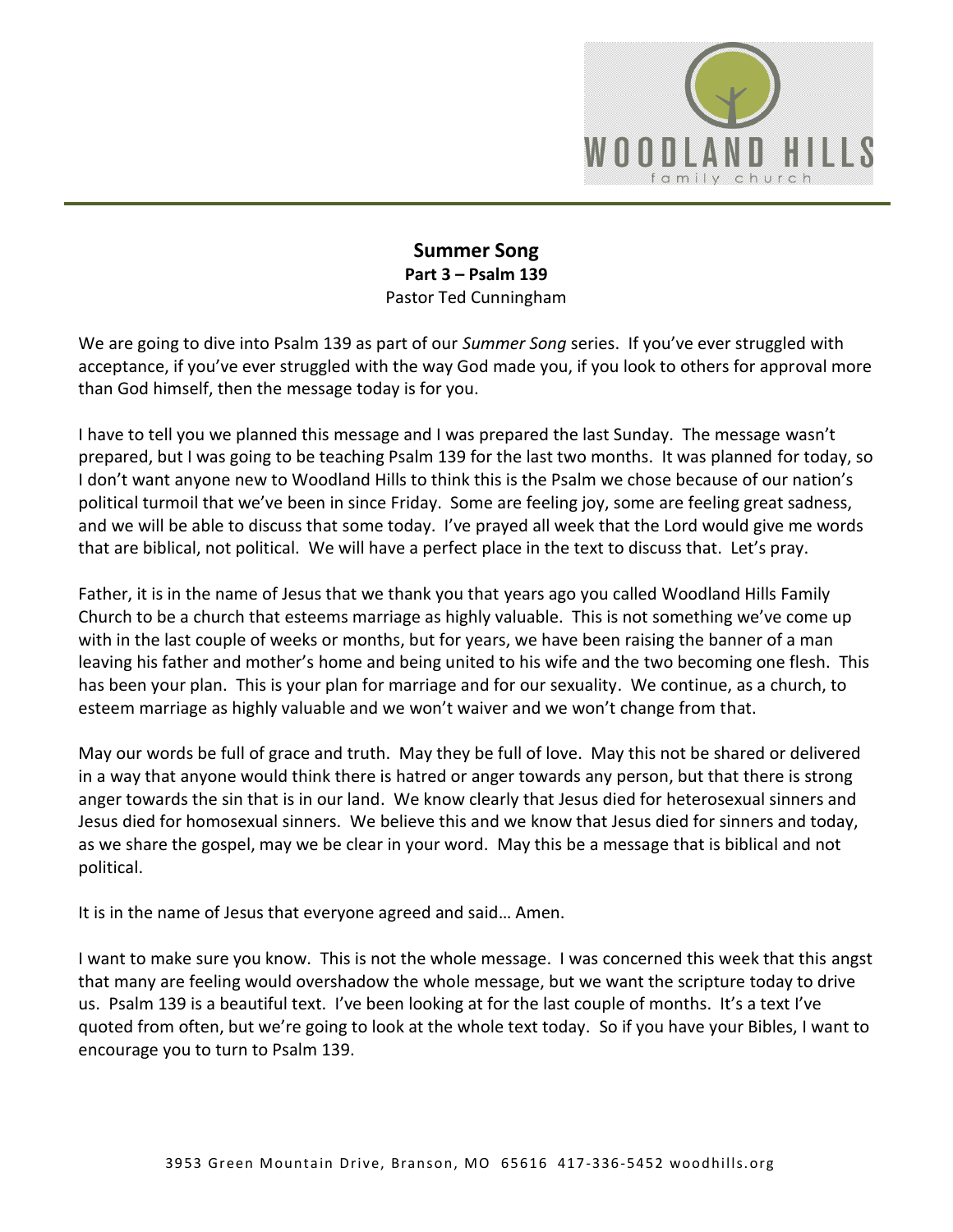We are going to talk about things today that sometimes are out of reach for us. Maybe it's too big of an idea. Does anybody have a big idea that you've wrestled with that you just can't quite figure out? I have big ideas.

I heard this week of a couple… Tell me if this scene hasn't played out in your home. The husband leaves for the day and he gets a call from his wife that the toilet is running. This is a true story that I heard from a couple at Family Kamp this week. He told her to go over to the toilet and take the lid off the toilet and look down. There's the chain that is off the handle that goes down to the suction ball. If that's dropped…

So she goes over and she looks at it and says "Yeah, it's laying on the bottom of the tank."

He tells that all she has to do is reach down in there and grab it and put it on the handle.

She goes "Yuck! I'm not reaching down in there."

He said "Honey, it's clean water. It's like water you would get out of the sink; it has no biologicals." He's trying to explain this to her on the phone.

She goes "I am not reaching my hand in that toilet."

He goes, "Then it's going to run all day." He spent some time with her, convincing her to reach her hand down in there.

Right before she does, she gasps and says "Am I going to get electrocuted?" That's good plumbing humor right there. She scared she's going to get electrocuted. And the husband had to think for a second *Is she?* Raise your hand if that's a good question. Be honest.

So the husband said all he knew to say. "Honey, unplug the toilet before you stick your hand in there."

So we all have those moments where we're thinking *What just happened right there? What in the world? How do we process this?* 

I heard another story. That first story sparked another dad to stand up and tell a story. I was teaching couples how to do comedy in their marriage, how to have fun in your marriage, and now how to turn your marriage into a comedy routine.

He said Oklahoma City had just gotten a big ice storm and snow hit. All the neighbors were out cleaning off the ice and snow off their cars and off the driveways. He was out there with his kids and they were having a good time. One of the neighbors had not yet cleaned off his Lexus and Infinity. His son who was five years old asked if he could help. The dad said sure. So the son went over to clean off the neighbor's car and he cleaned off both cars for the neighbors with a garden rake. He comes out and he sees his son with the rake, getting the snow off the car.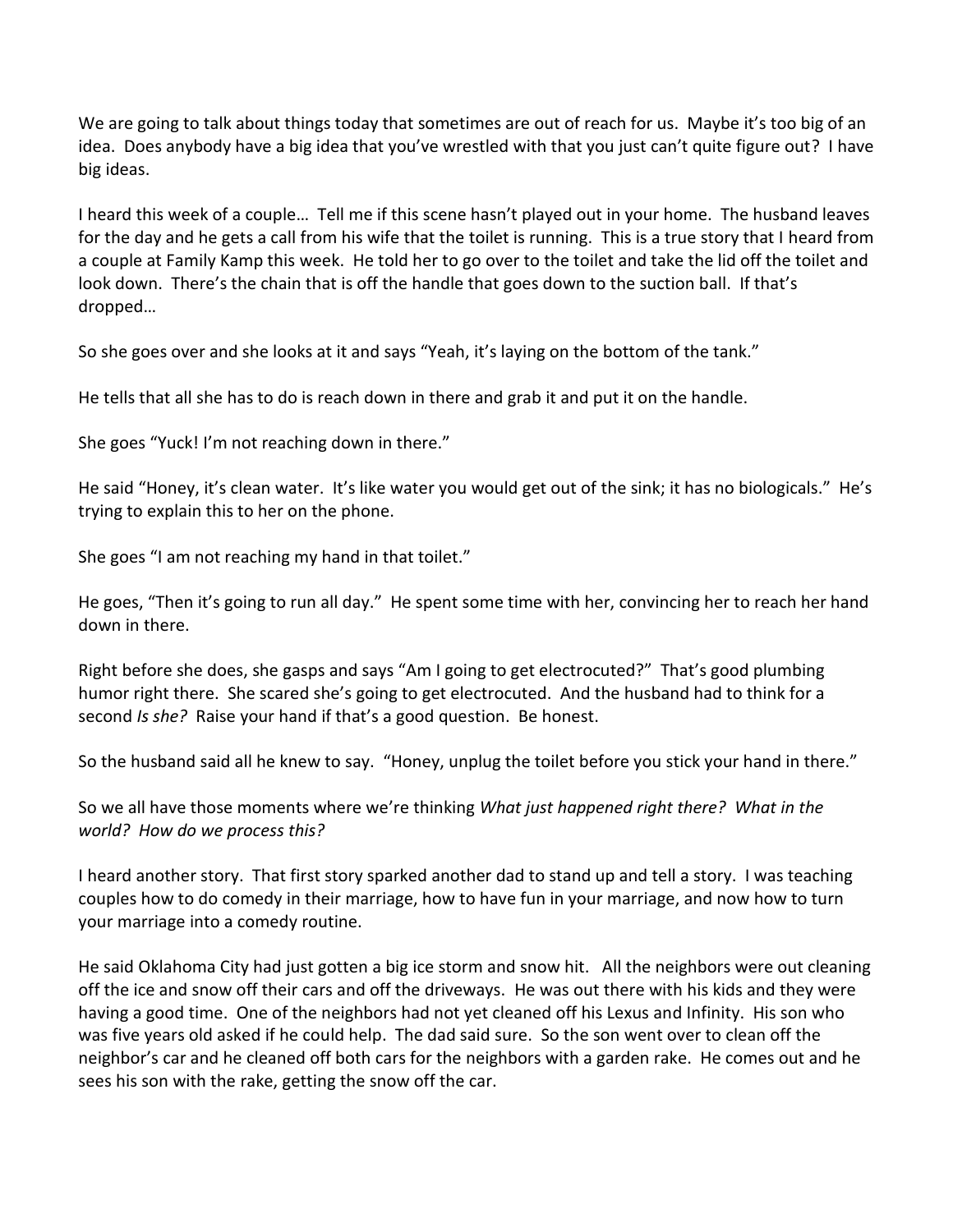The ladies understand this. This is why you don't leave fathers alone with their children for long periods of time. Five thousand dollars later, not only did they have to repaint the surface of these two cars, but they had all these dings in them everywhere from the rake.

We all have these moments and that's what we are all going to talk about today. We have moments and thoughts about God. What you think about all day long, what you talk to yourself about all day long has written messages on your heart about who you are, but it's also writing messages on your heart of who God is. Today, this is a wisdom Psalm that we are going to look at. We've looked at lament Psalms. Last week, Adam looked at a repentance Psalm. Today is a wisdom Psalm and it's a song of praise. David is praising the greatness of God, but it's in a context that we can understand. It's in a context that applies to the servants of the Lord. We are going to look at the greatness of God and how it applies to each one of us.

We are going to jump right into three attributes of God. When you see these attributes, you're going to think they are big, theological terms. We don't typically know how to process them or we have very limited knowledge on how to process these. Today, in the text, we are going to see them apply to the servant and we are going to be able to see that God is not distant and angry; he's not distant and powerful. He's close and ever present.

**Omniscience** talks to God's all-knowing power. God knows all. We are going to see this in the first few verses of Psalm 139.

**Omnipresence** means he is everywhere. This is very important. Some of you may have learned a theology… and I think you really picked this up from pastors' sermons over the years of you've grown up in church, but God is the only one with this attribute. Satan is not omnipresent. That's very important to process. I think sometimes we hear sermons and we think Satan is in the room with us. Satan is in Branson this morning, but Satan is not omnipresent. God is omnipresent. He is everywhere at all times.

**Omnipotence** is speaking of God's great power. He is all-powerful.

These are big terms describing the attributes. He is all-knowing, everywhere present, and all-powerful, and now we are going to see this today in the context of our lives. So let's jump into Verse 1 of Psalm 139.

# *[1](http://www.studylight.org/desk/?q=ps%20139:1&t1=en_niv&sr=1) You have searched me, LORD, and you know me.* You know your servant David. *[2](http://www.studylight.org/desk/?q=ps%20139:2&t1=en_niv&sr=1) You know when I*  sit and when I rise; you perceive my thoughts from afar. God, you are aware of what I am thinking.

*[3](http://www.studylight.org/desk/?q=ps%20139:3&t1=en_niv&sr=1) You discern my going out and my lying down; you are familiar with all my ways. [4](http://www.studylight.org/desk/?q=ps%20139:4&t1=en_niv&sr=1) Before a word is on my tongue you, LORD, know it completely.* Wouldn't this be a verse we would all like to tattoo somewhere on our arm? Before I speak, the Lord knows. Before a word forms on my tongue, he knows. This is his knowledge; this is his omniscience of you and me. Verse 5 speaks of this knowledge. We begin to paint this picture of the greatness of God. Some are judgmental and condemning, but Verse 5 kind of flips that over and says not judgmental and condemning, but helpful and protective.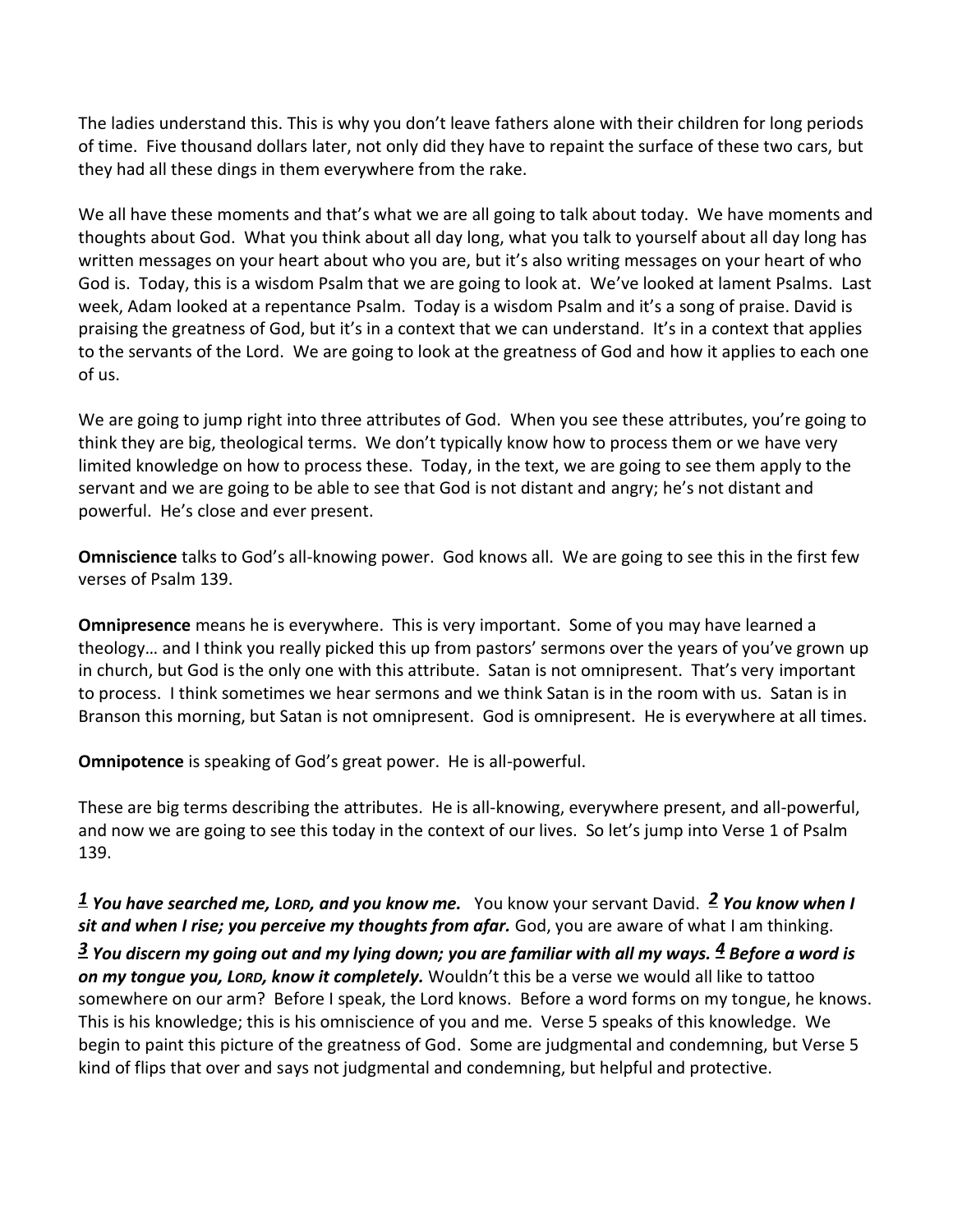As a parent, you're able to discern your children. As our kids are growing older now, getting 10 and 12, discerning is becoming harder, but we can discern from their behaviors. It's not to come down on them, it's not to judge them or condemn them, it's because we care for them and we want to protect them and we want to guide them and that's the emphasis of this text.

*[5](http://www.studylight.org/desk/?q=ps%20139:5&t1=en_niv&sr=1) You hem me in behind and before, and you lay your hand upon me.* This knowledge you have of me is for my good. You want to care for me. *[6](http://www.studylight.org/desk/?q=ps%20139:6&t1=en_niv&sr=1) Such knowledge is too wonderful for me…* To know what you know about me… We define intimacy at this church as being fully known and fully accepted. The reason some of you have experienced such painful relationships in your life is because you've been fully known and not accepted. That's pain. But with God, you're fully known and fully loved.

This is why marriage takes a lifetime. This is why marriage requires years and years and years of building compatibility because the more you get to know a person, the greater in love you fall with them. That's how it's supposed to work. You accept and you know them. I've known Amy now for going on 20 years. And the more knowledge I get of her, the more I adjust my life around it. Does anybody know what I'm talking about? I care for my wife.

Two weeks ago, a good friend of mine, a ministry friend, a friend I enjoy spending time with called on Tuesday. He was teaching at the Family Kamp in Branson. He asked if Amy and I wanted to join them for dinner that night. I did want to, but I didn't even have to ask Amy. I knew what had been going on that week and with all the stuff going on, I knew she would not want to do it. I'm becoming the husband that doesn't even have to ask the question anymore. I don't want to pat myself on the back, but I'm pretty awesome. But you start to get that knowledge and you know she's tired. You know she's wiped out. She would go do this dinner for me, but I don't want to do this dinner for her. Do you understand how that works? You get that knowledge and you don't even have to ask. The next day she asked if we were going to do anything with Joel and I told her no.

I have two new ways of saying "No." I have to share this with you so you can kind of discern here when I say no to you. When I say "No," that means I can't. No means "I wish I could, but I can't." The new word for "I can, but I don't want to," is when I go "Nah." So I say "No" or "Nah." I said "No" on behalf of Amy because I know. God has this knowledge of you. He knows you. Why does he know you? We'll get to the why he knows you is just a second, but what does he do with that knowledge? His knowledge is to care for you.

# *[5](http://www.studylight.org/desk/?q=ps%20139:5&t1=en_niv&sr=1) You hem me in behind and before, and you lay your hand upon me. [6](http://www.studylight.org/desk/?q=ps%20139:6&t1=en_niv&sr=1) Such knowledge is too wonderful for me, too lofty for me to attain.*

**God knows you**. That's the first big point of the morning. Here's the other one. **God is always with you**. *[7](http://www.studylight.org/desk/?q=ps%20139:7&t1=en_niv&sr=1) Where can I go from your Spirit? Where can I flee from your presence?* I'll answer that one for you and it's nowhere.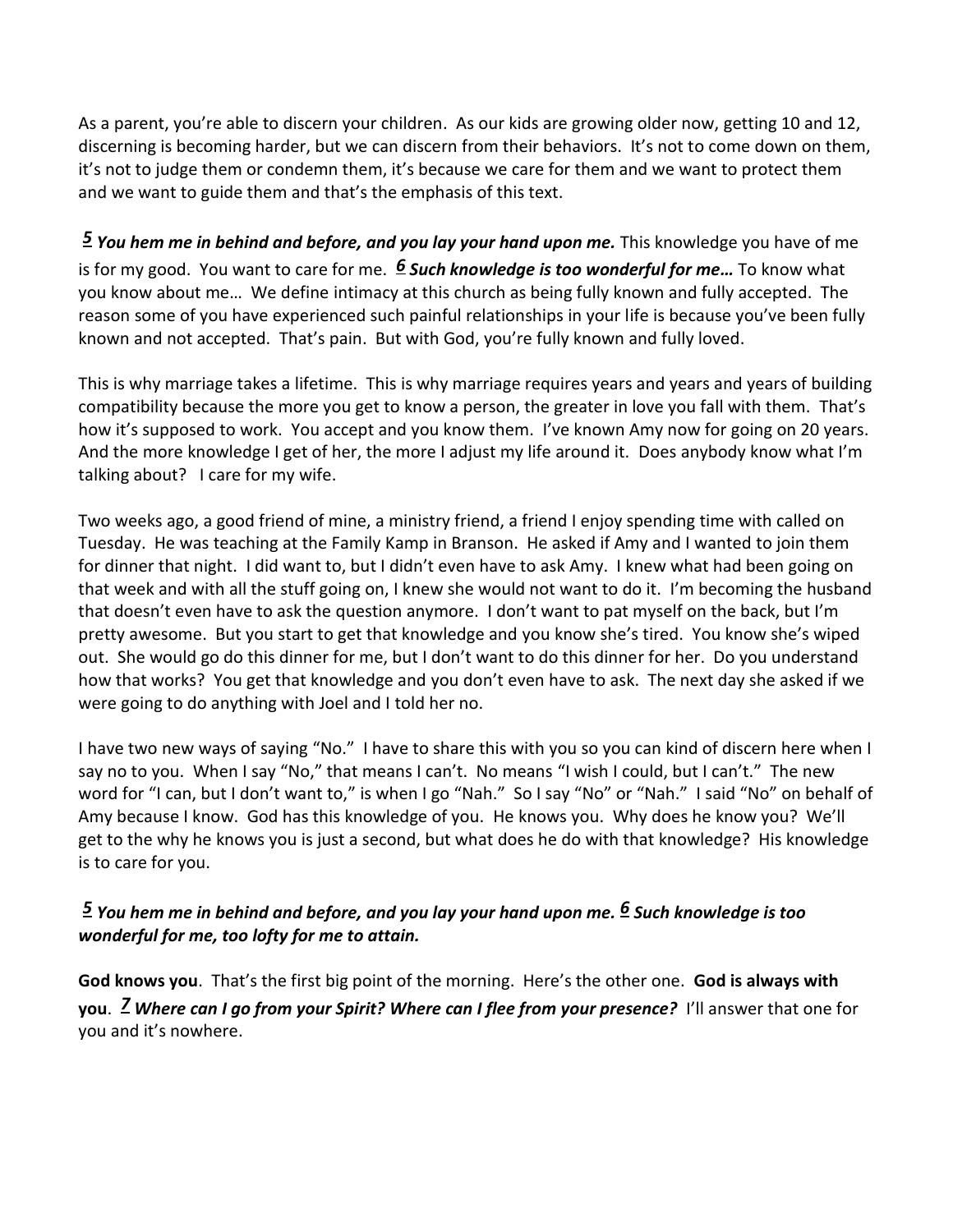I heard one of the best stories this week. In Montana, there's a law that if it's in single digits or below zero, State Troopers have to stop for every stalled or stuck vehicle on the side of the road just in case someone is in the vehicle.

State Trooper Allen Dickson is driving down the road. There is a big snow bank on the side of the road. He sees this car off to the side and the snow is up all around it. So he walks up like an officer does. He doesn't know what he's walking up on so he's cautions. He looks in and he's got his lights going on his car behind this car. He looks in the car and there is an old man with an empty vodka bottle on his lap. He walks up to the window, but he's still kind of cautious, standing behind the window. He knocks on the window.

The knock wakes the guy up and startles him. He sees the officer, sees the flashing lights, throws it into drive, and hits the gas pedal. The speedometer reads 20, 30, 50 miles per hour, but he's not going anywhere. He's just spinning the tires in the snow bank. So the officer decides to have a little fun with the guy. He walks up beside the window and he starts running in place. That's fantastic. How did the guy respond? He hits the pedal even harder. Then the officer starts running in place even faster. Finally, the officer knocks on the window while running 70 miles per hour and says "Pull over!" The guys pulls over, puts it in park, and they arrest him. You just have to picture that scene. He's getting sober back at the police station going "Do you know how fast that state trooper is? He can run 70 miles per hour." That's one of the best illustrations. Allen Dickson, thank you for that one.

But isn't that how some of us are? We see God. We know God is there. We hear him in our life. The Holy Spirit is convicting us. We put it in drive and say "I'm going to get away from this." "Ted is going to say some things in a few moments that I'm not going to like. Ted is going to say a couple of things in a few moments…" I say some things that you probably should get up and walk out over at times, but when it's biblical and not my bad joke, some of you will have the urge to get up and walk out. It will be in you. You will be like "Okay, truth is being spoken right now; I don't want to hear it. Lord, I'm feeling something and it's not what I want to feel." It may not be here; it could be anywhere. "Lord, your presence is clear. You have sent another believer my way this week and he or she continues to share truth with me. I don't want to hear it," and you take off like that guy putting it in drive going 70 miles per hour and going nowhere.

*[7](http://www.studylight.org/desk/?q=ps%20139:7&t1=en_niv&sr=1) Where can I go from your Spirit? Where can I flee from your presence? [8](http://www.studylight.org/desk/?q=ps%20139:8&t1=en_niv&sr=1) If I go up to the heavens, you are there…* This is wisdom language; this is beautiful poetry. *…if I make my bed in the depths, you are there.* 

*[9](http://www.studylight.org/desk/?q=ps%20139:9&t1=en_niv&sr=1) If I rise on the wings of the dawn, if I settle on the far side of the sea, [10](http://www.studylight.org/desk/?q=ps%20139:10&t1=en_niv&sr=1) even there your hand will guide me, your right hand will hold me fast. [11](http://www.studylight.org/desk/?q=ps%20139:11&t1=en_niv&sr=1) If I say, "Surely the darkness will hide me and the light become night around me," [12](http://www.studylight.org/desk/?q=ps%20139:12&t1=en_niv&sr=1) even the darkness will not be dark to you; the night will shine like the day, for darkness is as light to you.* 

This is just painting a picture of how great God is and where he is and he is everywhere and he is powerful and he is all-knowing and he knows me. "Ted, it makes no sense for you to continue to where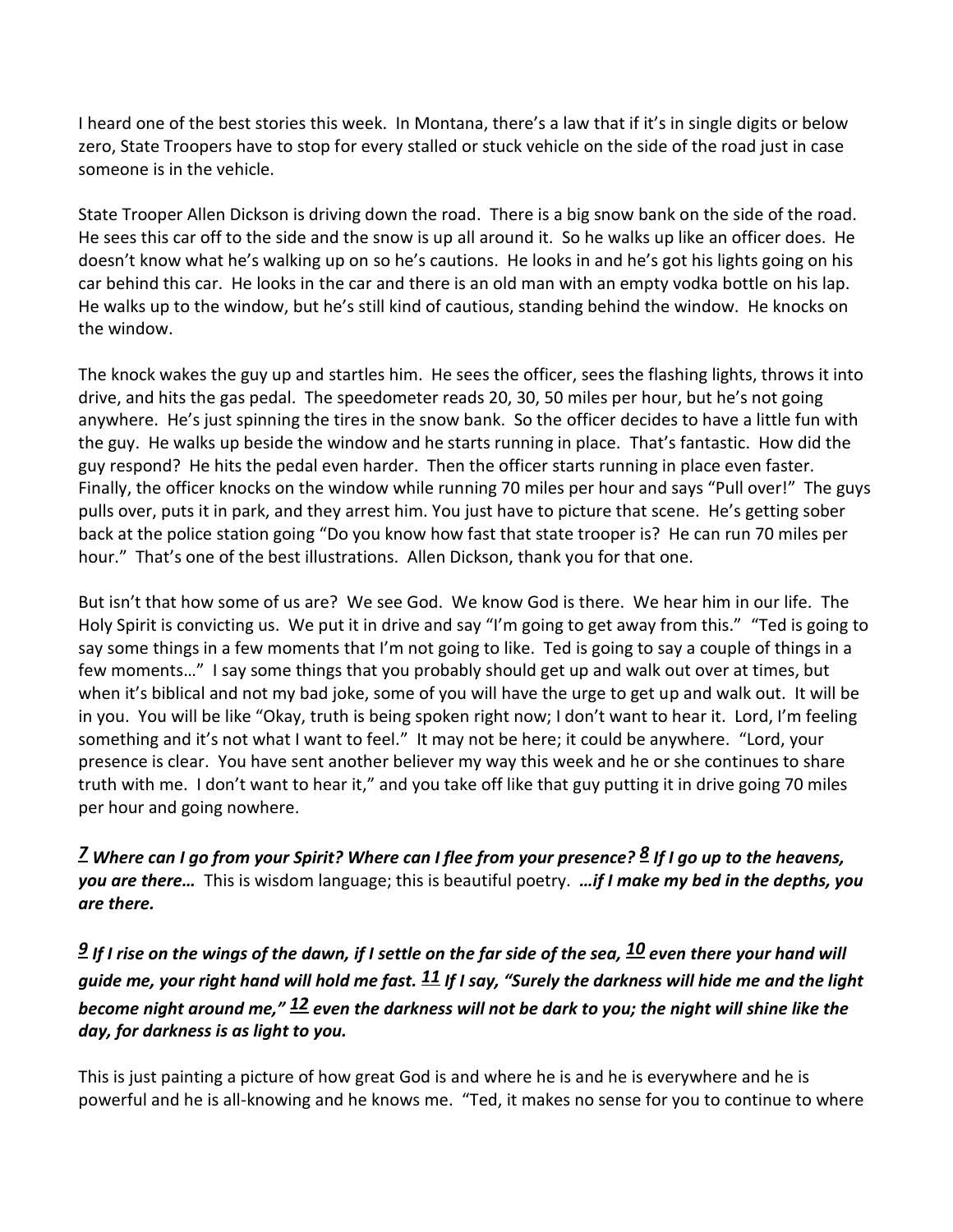a mask." I've had people say to me lately that I need a better filter on stage. "When you preach and teach, there are some things that come out of your mouth that shouldn't come out of your mouth." What's coming out of my mouth is what's in my heart. So I don't want to become that pastor that... If I have an issue coming out with something coming out of my mouth, I want to deal with it in my heart, not on the stage. My heart is more important. I've been around guys who are polar opposites off stage from the guy they are up preaching on the stage. You probably should be kind of the same. But people tell me I have to watch it. It's a bigger heart issue and if there is something I need to deal with, I'll deal with it in my heart. My mouth is just a reflection of the heart.

As we dig into this, understand… Some of you have been hiding for a long time. I love when people come up to me and they say "I'd go to Woodland Hills, but I know too many people there and everybody will be looking at me." Can I just help you with that? There ain't nobody here looking at you. "I'll stick out." Look around. You ain't going to stick out. "Ted, I feel kind of freaky." Look around. You're in good company. "Ted, I don't feel like I'll be…" That's an issue you will have to deal with because that's in you. You've been hiding for no reason. God knows you. He knows what you're thinking. Before you speak a word, before a word comes onto your tongue, he knows what you're going to say. There's no sense in hiding.

I asked Corey to give me the best high resolution picture of the galaxy that he could find, so he went up and took this one for me earlier this week. Doesn't he do a great job? I think that's a great picture. Where are you in the galaxy? I don't even know if our solar system is in here. At camp with one of the games, we had to put the solar system in order from the Sun and which way it revolves around. I told the kids to get after it and make it happen. They came to me and asked me what the closest planet to the sun is. Do you know? Okay, so don't judge me. I can tell you this. It's ain't the Earth… for all you teachers out there.

When I think about this though... He created the galaxy. It is vast; it's huge. I love how W.A. Criswell, the pastor at First Baptist Dallas, for years… he loved to use this illustration. When the Russian Cosmonauts went out and saw the galaxy for the first time, they came back and reported "We have looked into the galaxy and we did not see God."

W.A. Criswell said, "Well, just take your space suit off for a second or two and then you'll see Him." That is a good line.

Look at what Psalm 19 says. *[1](http://www.studylight.org/desk/?q=ps%2019:1&t1=en_niv&sr=1) The heavens declare the glory of God; the skies proclaim the work of his hands[.2](http://www.studylight.org/desk/?q=ps%2019:2&t1=en_niv&sr=1) Day after day they pour forth speech; night after night they reveal knowledge[.3](http://www.studylight.org/desk/?q=ps%2019:3&t1=en_niv&sr=1) They have no speech, they use no words; no sound is heard from them[.4](http://www.studylight.org/desk/?q=ps%2019:4&t1=en_niv&sr=1) Yet their voice goes out into all the earth, their words to the ends of the world. In the heavens God has pitched a tent for the sun.* It's the greatness of God and his creation. All of that is to set up for us Verse 13.

*[13](http://www.studylight.org/desk/?q=ps%20139:13&t1=en_niv&sr=1) For you created my inmost being…* You know me. You're present in my life. You're all-powerful and you created me. *…you knit me together in my mother's womb. [14](http://www.studylight.org/desk/?q=ps%20139:14&t1=en_niv&sr=1) I praise you because I am fearfully and wonderfully made; your works are wonderful, I know that full well. [15](http://www.studylight.org/desk/?q=ps%20139:15&t1=en_niv&sr=1) My frame was not hidden*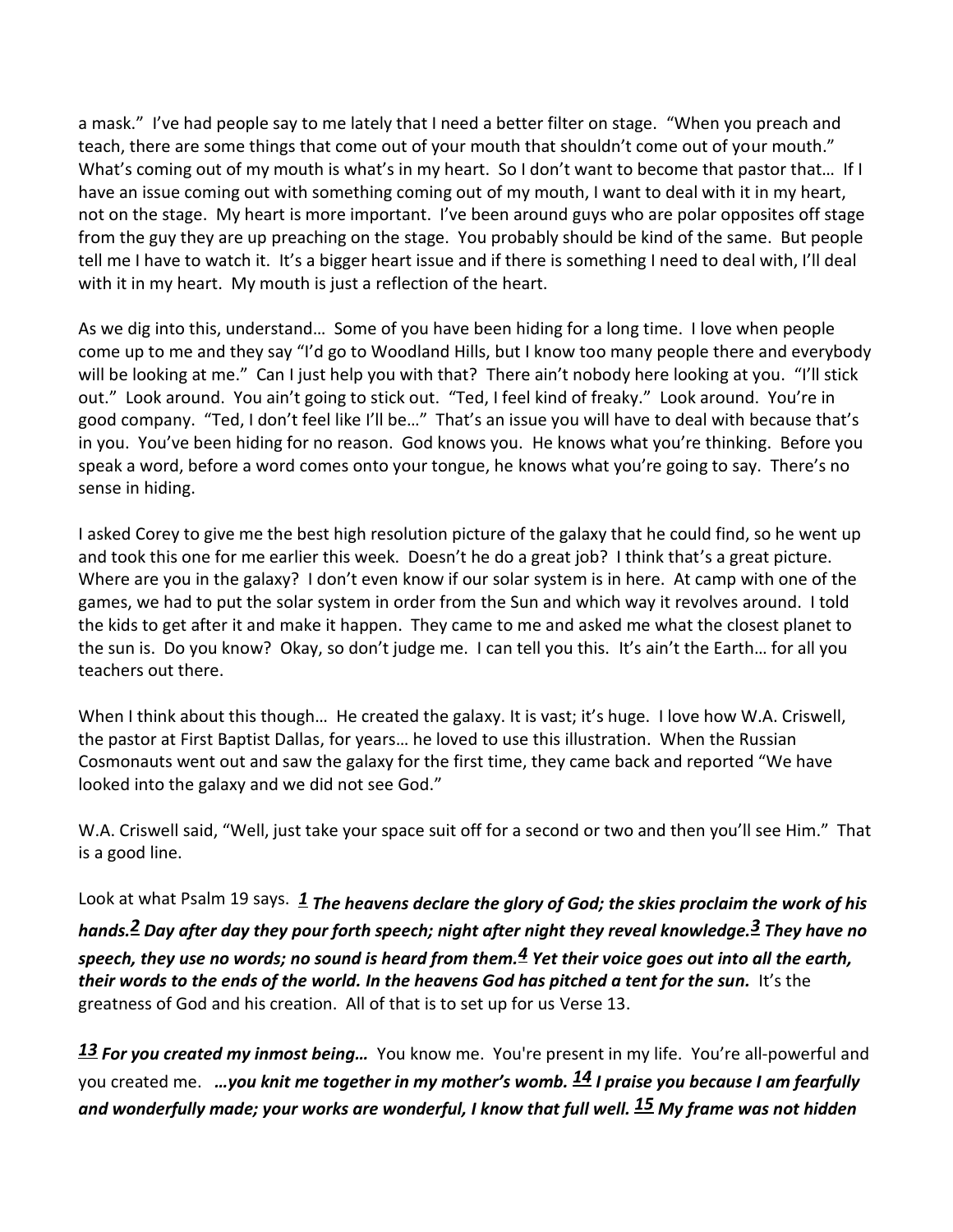# *from you when I was made in the secret place, when I was woven together in the depths of the earth. [16](http://www.studylight.org/desk/?q=ps%20139:16&t1=en_niv&sr=1) Your eyes saw my unformed body; all the days ordained for me were written in your book before one of them came to be.*

This week, there have been a lot of conversations about equality, about tolerance, about love, about acceptance. As I turn on the news, I heard one dad say it this week. He said, "You know, we don't get the news anymore." How many of you remember growing up with what I call the boring journalist? They just got on and reported the news and it was very monotone. Now we turn on the news today and the sole purpose is to figure out what we should be outraged about for the rest of the day. That's all the news has become. It's painful and it's confusing.

This week when I was on Facebook, I saw members of Woodland Hills Family Church putting a rainbow over their profile picture. This is where I ask you not to walk out. Definitely don't storm the stage. We have our normal security that you know of and we have some undercover ones this morning too… and they will take you out. But I would see those profile pictures change and it killed me. I wasn't mad this week; I wasn't outraged because we've seen it coming. It's not like we woke and we're shocked. But when we see people who have been under marriage teaching for five and six years… My first thought was… Here's where I should filter it. The Lord knows the word that's about to come out, so let me pause for one moment. Okay, I'm not going to say that word. But I thought to myself *man, we are not doing a good job. For someone to sit under marriage teaching for as long as they've sat under marriage teaching and then to post that…?* 

We're so confused about value. We're so confused about what makes a person valuable. I have to tell you something. You're sexuality is not what makes you valuable. Your value doesn't come from your sexuality. Your sexuality comes from God. Here's where we are confused today. We've seen this equal sign all week on flags.

**Value = Success**. We've seen this equal sign and for some, value equals success. "Once I've made a few bucks and if I do well in my prime earning years, I will be a valuable person." The answer to that is "No." Your value as a human being does not equal success.

**Value = Potential**. How about this one? This was what my elementary teachers always told me. "You're not real good right now, Ted, but one day God will redeem your mouth and he will use it." Value does not equal potential.

**Value = Contribution**. Value is a very important subject to discuss in the church because all of our theology revolves around it. Your political views should not come from a news station. They should be rooted in the word of God. You need to ask "Where does my value come from?" "That guy across the street that I completely and totally disagree with; where does his value come from?" Now I'm not talking about values; we're talking about value. We are starting there. Our values flow from our value. "The guy waving the flag for something I completely stand against because I believe the word of God stands against it; is he valuable? Where does he get his value?" Value doesn't equal contribution.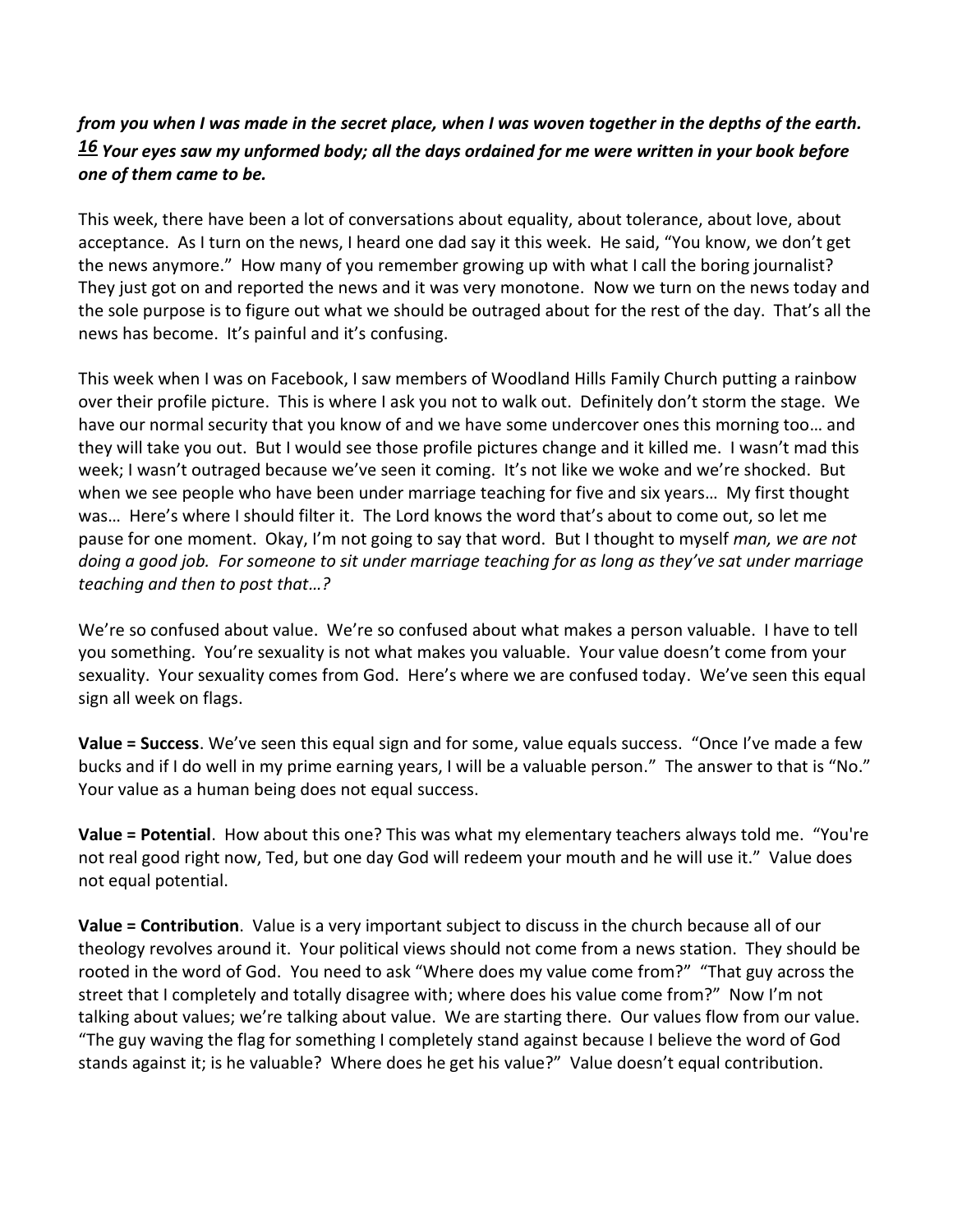This is the primary argument for abortion and euthanasia. "They haven't contributed; they don't have value so we can destroy their life, whether it's in the womb or at the end of life. They no longer contribute." Value does not equal contribution.

**Value = Created in the image of God.** Where does your value come from? It's right here and it's in the text and it's in Genesis.

Can I tell you what came down on Friday? John Piper put it this way. "It's an assault on God and his image in man." That's the root of what we saw. It wasn't that we are unloving. It wasn't that I'm unloving to a person. I believe that Jesus died for the heterosexual and the homosexual. If you are here today and you struggle with same sex attraction or maybe you're here with your life partner, I want you to hear this. I don't hate you. But I do want to speak truth to you.

This verse is not one I'm throwing out there to make a point. This is a verse we share every single month at this church. It's Genesis 2: 24 and Jesus repeats it in the gospel and then Paul repeats it in the Epistles. *For this reason, a man will leave his father and mother and be united to his wife and the two will become one flesh.* That is the place where a man and a woman live out their sexuality. Marriage should be honored by all. You hear us say that all the time, but the second part of that verse says *and the marriage bed kept pure.* How do you keep the marriage bed pure? A man leaves his father and mother and is united to his wife and those two become one flesh.

This was my senior thesis at Liberty University. I primarily focused on the death penalty. This is the death penalty argument too. The death penalty is not about that state is crueler than that state. We're so warped in where we find value in our country that we don't even know how to apply justice. This is how you apply justice. I'm going to say this and if my words don't come out right, please hear my heart on this. The people who died in the Boston Marathon bombing are not more valuable than the grocery store clerk who was executed by a thief. Their life is just as valuable. I want you to just check your heart on this. Let's talk about the value underneath the surface of that issue.

It's interesting… The Oklahoma City bombing, terrorists that take down the World Trade Centers… When it's announced that they will be getting the death penalty, it's amazing how many people are on the same page with that. It's because we are saying that was horrific. Please be careful that you do not value one life more than another. All of our theology drives everything else that we believe. Then make what you believe about that, being okay with that… Now bring it into the arguments of abortion.

We believe the unformed body… Psalm 139 is the go-to text for pro-life believers, those who believe that life begins in the womb, life begins at conception. You can understand that at Woodland Hills, these are sensitive topics because there are many in here today who have had an abortion. I want you to know something. God was with you when you had that abortion. He was. He didn't leave you. He knew what you were struggling with. He knows the struggle you have today with that, judging and condemning yourself. He knows that. And do you know what he does? He hems you in. He loves you.

I can have this strong conversation. Homosexuality is a sin and as long as there is breath in my body, I will call it that. And at the same time, I can sit down and have coffee with a gay or lesbian couple and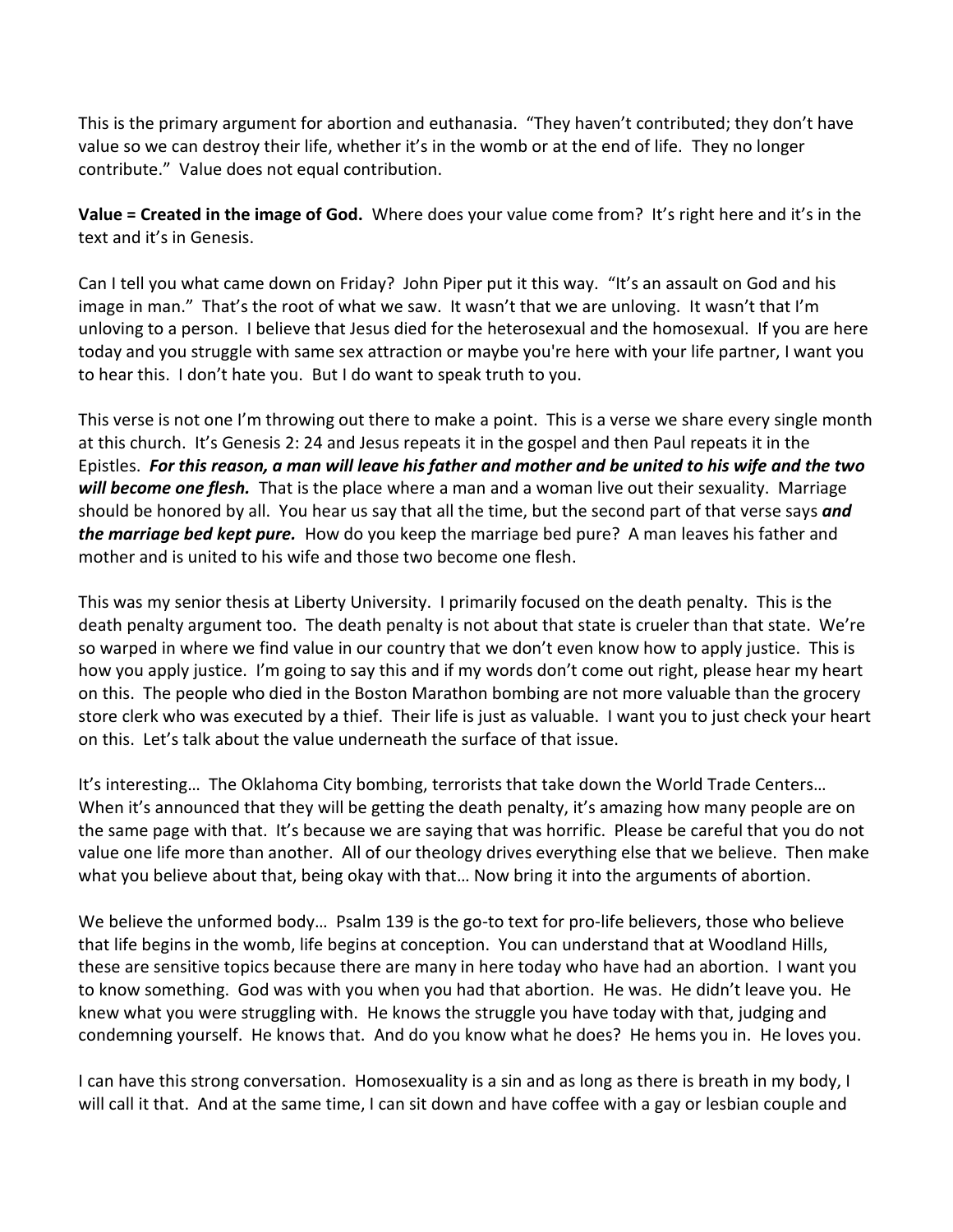show them the love of Jesus. These two are not at war. Christians, I didn't want today to become our counter assault on Friday. I said "Lord, let it be bigger than that. Let it be about you and your greatness and your omniscience, your omnipresence, and your omnipotence. For you are great and you are above all."

But we are created in the image of God and this gives man and woman intrinsic value. You are valuable because you are created in the image of God.

Here's the big point for the morning. **When you accept how God made you, you stop looking to others for acceptance**. I have to tell you… I'm a Christian. I would love to see our country become a Christian nation again. I would love to see that, but I don't stand on the courthouse steps and scream and yell at people, mad that they are not Christians. Have you noticed the people who do not feel accepted feel the best way to do that is to continue to fight and force you to accept them? When you begin to say I am created in the image of God…

I heard the primary attorney. He lost his husband and he was sharing this week. I was listening to his words and it was sad. He kept talking about the death of his husband as nowhere. There was no hope in his words. There's no hope because he doesn't believe he is created in the image of God. He doesn't believe that according to the scriptures, Jesus died and rose again for him. And that if he will confess with his mouth and believe in his heart, he will be saved.

When you accept how God made you, you'll no longer be yelling and screaming at the world around you to start accepting you. You'll walk in a confidence. You'll walk in strength because you know God knows you and he loves you. God made you; that's why he knows you. God made you, he knows you, and he loves you. I can walk in that confidence.

My wife gets this theology a lot better than I do. She walks with a confidence that I wish I had. I'm constantly going "Well should we do this because of what this person might think" and she's like "Nah". She is confident in how she is made. This is not just your sexuality; this is your personality. This is the bent that you have. You're different than the people gathered around you. This is your looks, teenager. Don't start reading the magazines and see all the photo shopped pictures and think that's the body you need. God made you. He made you short. He made you tall. He made you with the hair color you have and your eyes. He made you. He knew your unformed body. Accepted it and walk in confidence of it. But that's not what's happening today.

To deal with the confusion… The lady… This was months ago on one of the news stations. She's the one that's wanting to get rid of all gender lines in schools. She says we need to stop calling them boys and girls. I turn it up because I have to listen to find out what I'm going to be outraged about today. She has a doctorate and she's sitting there all intelligent. I have to come back to loving. I'm going to just tell you what's in my heart. I'm just sitting there watching. And even the news… I love watching the news people who have their interview questions ready, but their getting answers… They want to go off and flip through a book and figure out an answer real quick. "What do you tell your son when you get up in the morning? What do you do if you don't want to call him your son or a boy?" She says, "I just ask him "What do you feel like today?"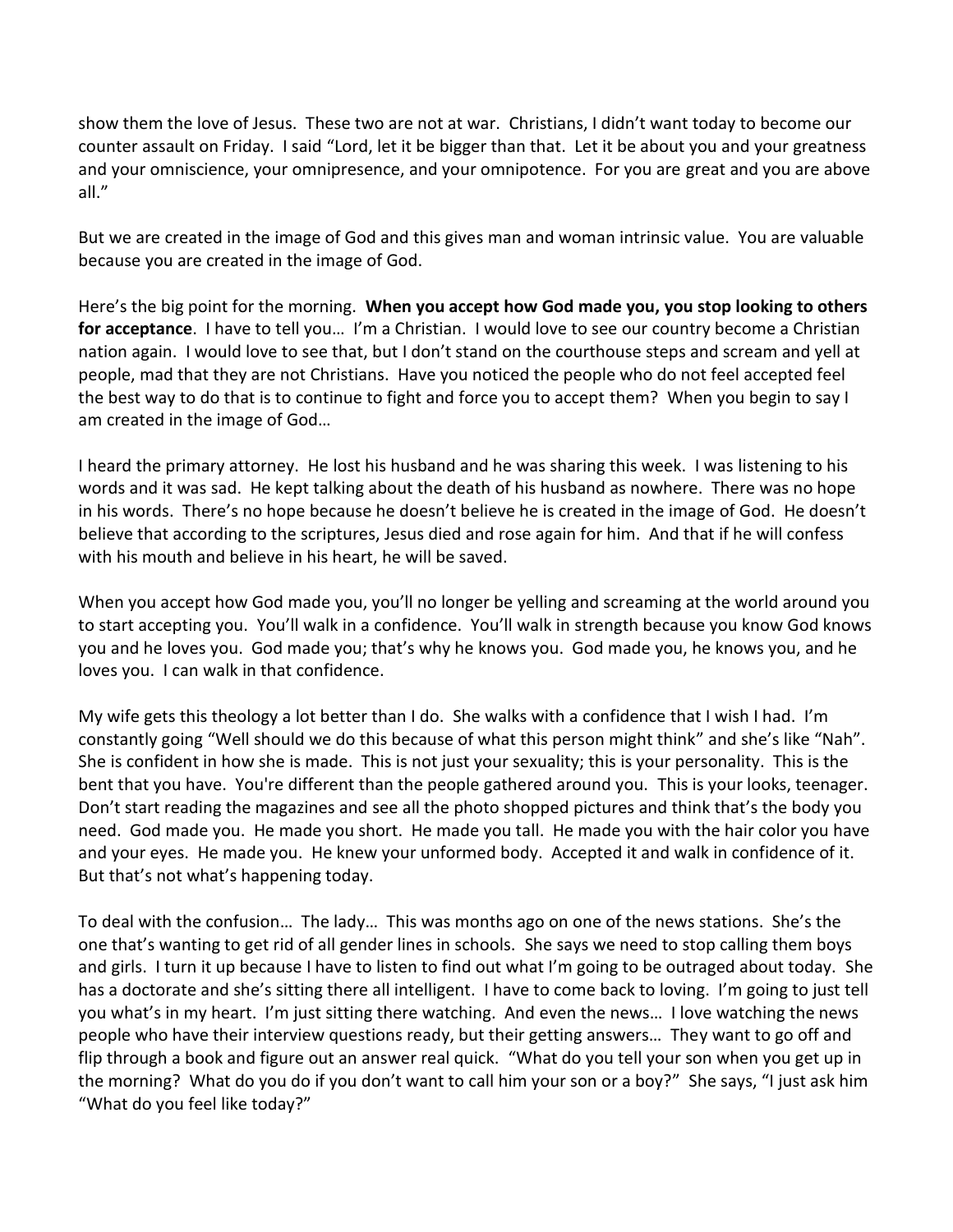What do you feel like today? Amy can just see the smoke coming out of my ears. Church, that's not the question we need to ask our boys and girls. Do you want to be a boy today or do you want to be a girl today? NO! The question is real simple. Do you have a penis or a vagina? That's the question. I love you son. If you have a penis, you're a boy. If you have a vagina, you're a girl. Some of you are like "He's said that like three times now. Can he please stop saying that?" NO! Your son needs to hear that. God gave that to you. God made you that way; receive it and become a boy. Be a man. Go kill things. For no purpose. If you're from California and you have to eat it or release it somewhere, do that, but do something. Blow something up.

When we go by the firework stands this week… "Son, do you want to buy some explosives?"

#### "Yes, Dad."

That's what we want. I'm not going to ask you how you're feeling today. God made you that way; receive it, walk in it with confidence because you were created in the image of God. And all God's people said… Amen. You'll stop looking for acceptance from others.

## Ephesians 2: 10 puts it this way. *For we are God's handiwork, created in Christ Jesus to do good works which God prepared in advance for us to do*.

If you are struggling today with your identity, if you're struggling today with your gender identity, there is hope. You're mad right now, but there is hope. The only hope I can give you is Jesus, period. Call on him. Don't leave mad, looking for the text to try to prove this wrong. Call on the name of the Lord Jesus Christ. Seek him because you were created in the image of God. That gives you value. You don't need value from a political party. You don't need to seek out value from those around you or to get a whole country turning in your favor. You need to call on only one name and that is where you find hope. He created you and he created you to do good works that he's prepared in advanced for you to do. Believer, walk in confidence of that.

## *[17](http://www.studylight.org/desk/?q=ps%20139:17&t1=en_niv&sr=1) How precious to me are your thoughts, God! How vast is the sum of them! [18](http://www.studylight.org/desk/?q=ps%20139:18&t1=en_niv&sr=1) Were I to count them, they would outnumber the grains of sand—when I awake, I am still with you.* You're here; you didn't leave me.

**When you accept that God knows you and loves you, you stop hiding.** You stop trying to be someone else. You stop forcing on the people around you to accept a version of you that's not even the version that God's placed in you. In other words, be the best version of you. Pastor Matt Chandler in Dallas, Texas puts it this way. "God is not in love with some future version of you; he's in love with you."

The new thing in our home now is saying this: "Today, I'm going to be the best TMC version I can be." That's Theodore Matthew Cunningham. Amy says "I'm going to be the best AKC version I can be today." That stands for Amy Kay Cunningham. God only made one of me and he only made one of you. Follower of Jesus, you have been created in Christ Jesus to do good works which he prepared in advance for you to do. So you don't need to hide anymore. There's just no sense in it. Be open. Some will walk